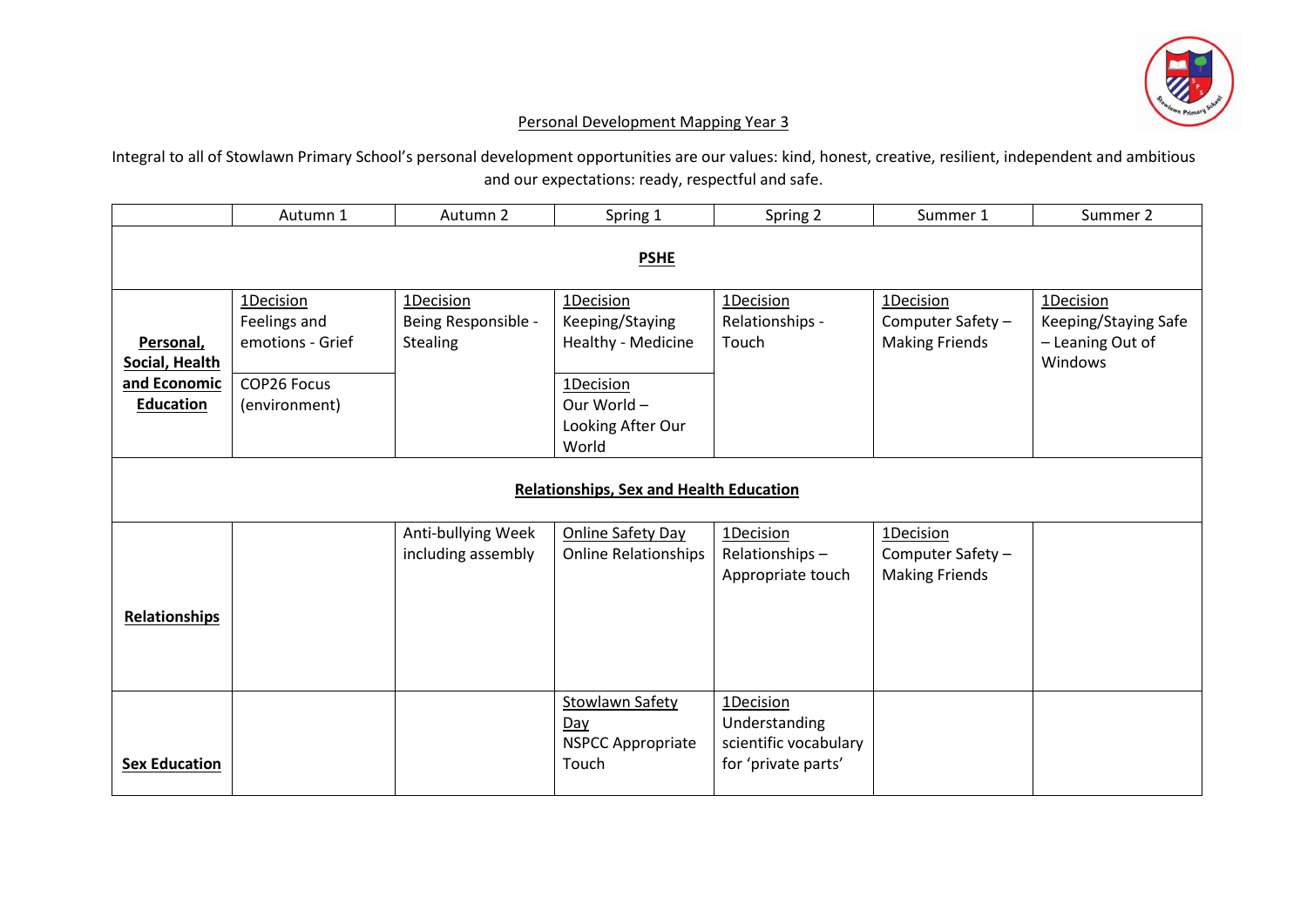| <b>Health</b>                                                                  | <b>Mental Health Week</b><br>including assembly                            |                                               | 1Decision<br>Keeping/Staying<br>Healthy - Medicine<br><b>Stowlawn Safe Day</b><br><b>First Aid</b><br><b>Internet Safety</b><br>(Emotional<br>Wellbeing) |                                                                                                            | Walk to school<br>Week - Travel<br>Tracker                   |                                                                                                 |  |  |
|--------------------------------------------------------------------------------|----------------------------------------------------------------------------|-----------------------------------------------|----------------------------------------------------------------------------------------------------------------------------------------------------------|------------------------------------------------------------------------------------------------------------|--------------------------------------------------------------|-------------------------------------------------------------------------------------------------|--|--|
| <b>Fundamental British Values</b>                                              |                                                                            |                                               |                                                                                                                                                          |                                                                                                            |                                                              |                                                                                                 |  |  |
| Democracy<br><b>Rule of Law</b><br>Individual                                  | Democracy<br>Democracy - Part 1<br>(Young Citizens)<br>Democracy           | Rule of Law<br>All at sea<br>(Young Citizens) | Individual Liberty<br>Challenging<br>stereotypes<br>(Young Citizens)<br><b>Mutual Respect</b>                                                            | Tolerance of those<br>with different faiths<br>and beliefs<br>Our class<br>(Young Citizens)<br>Rule of Law | <b>Mutual Respect</b><br>Being part of a<br>school community | Economics, money<br>and managing<br>resources<br>Money - wants and<br>needs<br>(Young Citizens) |  |  |
| Liberty<br><b>Mutual</b><br><b>Respect</b>                                     | Pupil Leadership<br>Team<br>Eco-council elections<br><b>Mutual Respect</b> |                                               | Martin Luther King<br>Day                                                                                                                                | The Big Legal Lesson<br>2022<br>Focus on all BVs                                                           | Focus on all BVs                                             |                                                                                                 |  |  |
| <b>Tolerance of</b><br>those with<br>different<br>faiths and<br><b>beliefs</b> | <b>Black History Month</b><br>Democracy/Rule of<br>Law<br>COP26            |                                               |                                                                                                                                                          | What being British<br>means to me<br><b>Mutual Respect</b><br><b>Ukraine Crisis</b>                        | Queen's Jubilee<br>Democracy<br><b>Local Elections</b>       |                                                                                                 |  |  |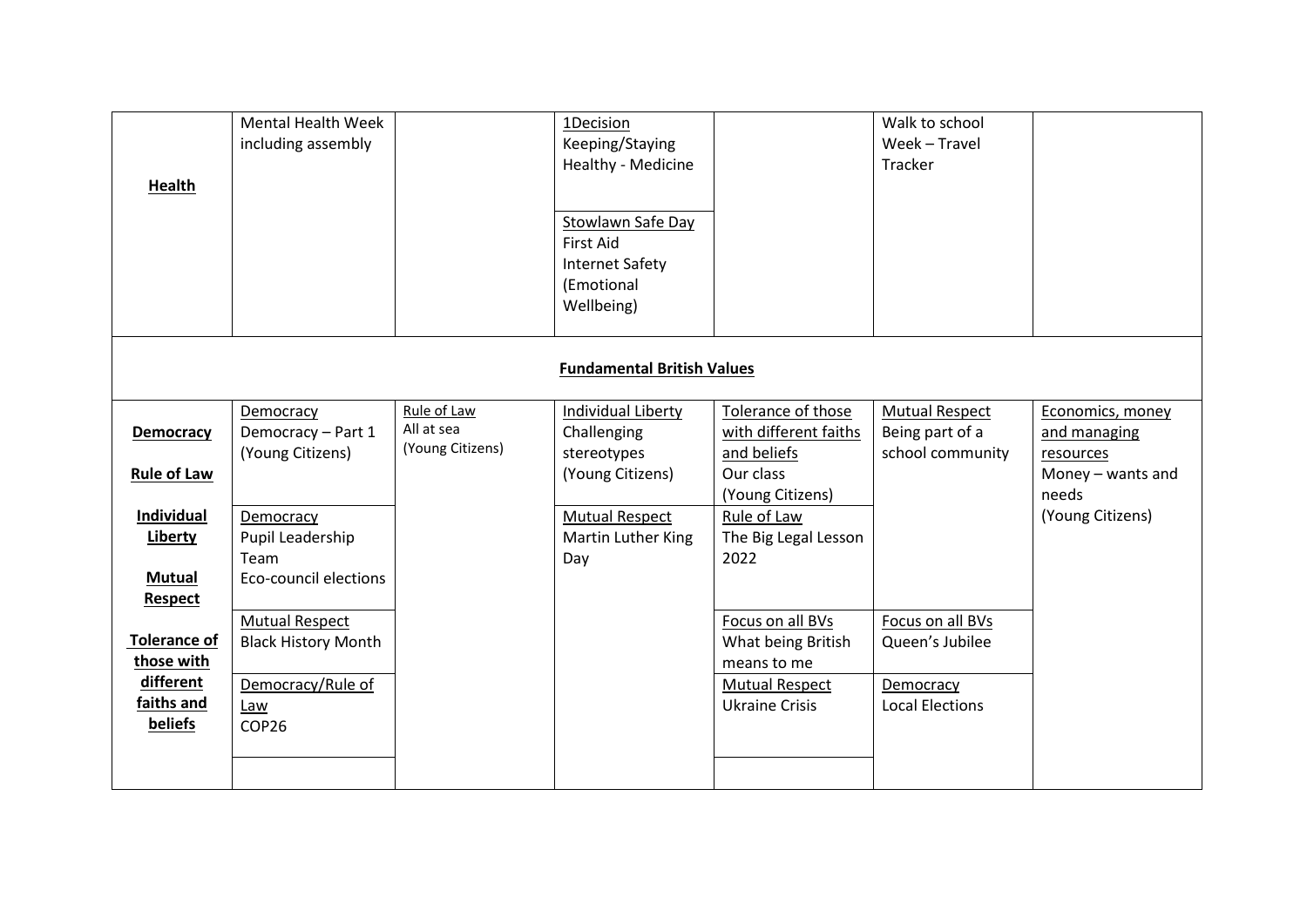|                                 | Mutual                     | Individual Liberty        | <b>Individual Liberty</b> | Individual Liberty | Individual Liberty    | <b>Individual Liberty</b>  |  |  |  |
|---------------------------------|----------------------------|---------------------------|---------------------------|--------------------|-----------------------|----------------------------|--|--|--|
|                                 | Respect/Tolerance          | Mutual                    | Mutual                    | Mutual             | Mutual                | Mutual                     |  |  |  |
|                                 | What do we                 | Respect/Tolerance         | Respect/Tolerance         | Respect/Tolerance  | Respect/Tolerance     | Respect/Tolerance          |  |  |  |
| RE                              | celebrate and why?         | What do people            | Exploring key             | Exploring key      | What is it like to be | What is it like to be      |  |  |  |
|                                 | Christianity, Islam,       | believe about God?        | leaders: Sikhs and        | leaders: Sikhs and | Hindu?                | Hindu?                     |  |  |  |
|                                 | Sikhism, Hindu             | Christianity              | Hindus                    | Hindus             |                       |                            |  |  |  |
|                                 |                            |                           |                           |                    |                       |                            |  |  |  |
| <b>Assemblies</b>               |                            |                           |                           |                    |                       |                            |  |  |  |
|                                 | Harvest                    | Diwali                    | Chinese New Year          | Mother's Day       | Share a story from    | <b>World Environment</b>   |  |  |  |
|                                 |                            |                           |                           |                    | another               | Day                        |  |  |  |
|                                 | <b>Recycling Week</b>      | Remembrance Day           | New Year's                | Easter             | Ramadan               | <b>Healthy Eating Week</b> |  |  |  |
|                                 |                            |                           | Resolutions               |                    |                       |                            |  |  |  |
|                                 |                            |                           |                           |                    |                       |                            |  |  |  |
|                                 | <b>Black History Month</b> | Christmas (Carol          | Make your dreams          | Shrove Tuesday /   | Attendance and        | World Refugee Day          |  |  |  |
|                                 |                            | service)                  | come true day             | Ash Wednesday      | Punctuality           |                            |  |  |  |
|                                 | World Animal Day           | <b>Bonfire Night/Fire</b> | Martin Luther King        | International      | Queen's Jubilee       | Prejudice - Valuing        |  |  |  |
|                                 |                            | Safety                    | Day                       | Women's Day        |                       | Diversity                  |  |  |  |
|                                 |                            |                           |                           |                    |                       |                            |  |  |  |
|                                 | <b>Mental Health Week</b>  | Children In               | <b>Holocaust Memorial</b> | St Patrick's Day   | Attendance and        | Launch of NHS              |  |  |  |
|                                 |                            | Need/Science Week         | Day                       |                    | Punctuality           |                            |  |  |  |
|                                 | Safety in the              | Anti-Bullying Week        | <b>National Story</b>     | World Poetry Day   |                       | Nelson Mandela Day         |  |  |  |
|                                 | Holidays/Halloween/        |                           | <b>Telling week</b>       |                    |                       |                            |  |  |  |
|                                 | <b>Stranger Danger</b>     | Resilience and            |                           |                    |                       | WWF Wear it Wild           |  |  |  |
|                                 |                            | Stowlawn 6                |                           |                    |                       | Day                        |  |  |  |
|                                 |                            |                           |                           |                    |                       | (Endangered                |  |  |  |
|                                 |                            |                           |                           |                    |                       | species/environment)       |  |  |  |
|                                 |                            | Hannukah                  |                           |                    |                       |                            |  |  |  |
|                                 |                            |                           |                           |                    |                       |                            |  |  |  |
| <b>Enrichment Opportunities</b> |                            |                           |                           |                    |                       |                            |  |  |  |